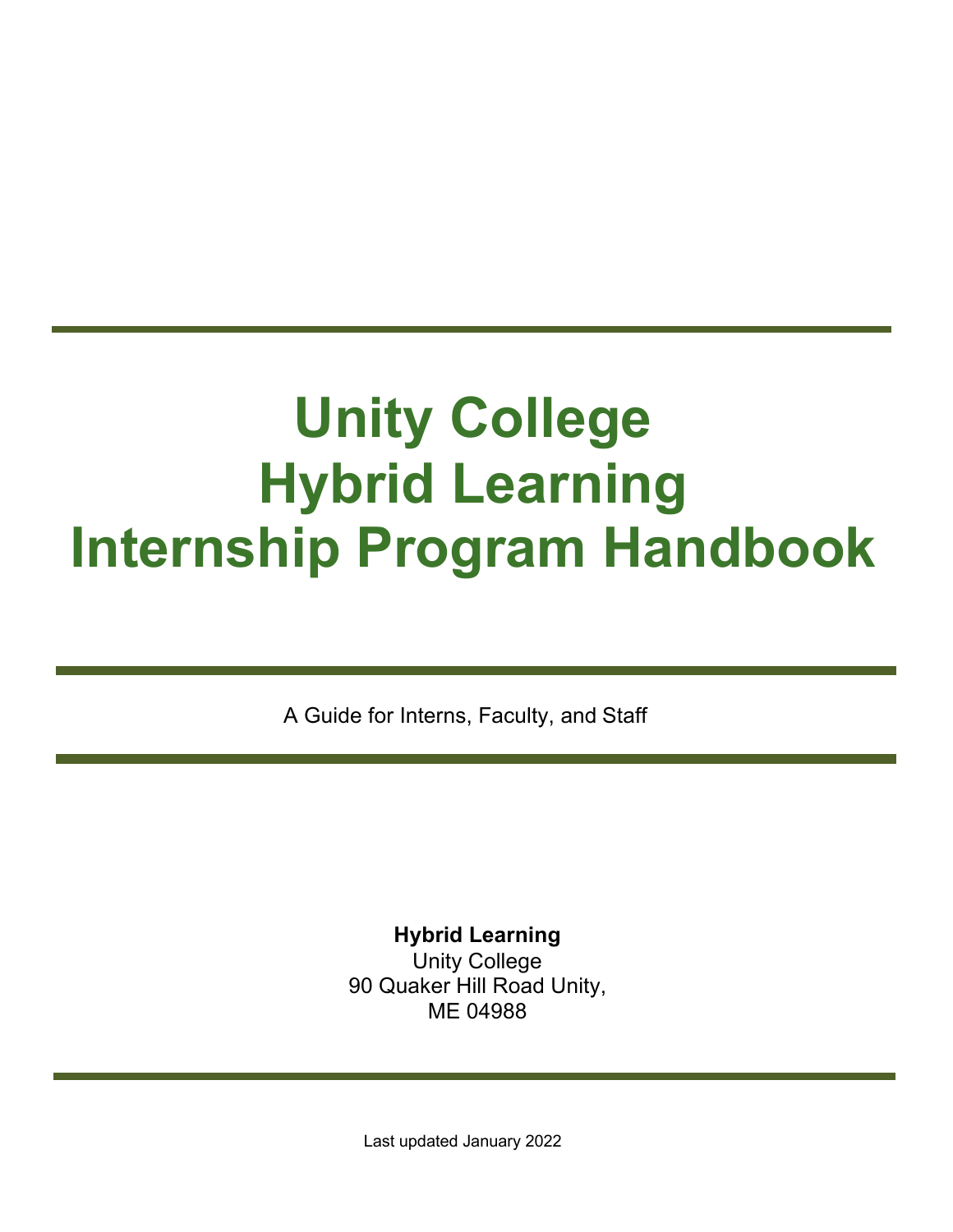# **TABLE OF CONTENTS**

| <b>COMPLETING AN INTERNSHIP EXPERIENCE INTERNSHIP ROLES AND RESPONSIBILITIES 10</b> |                                               |     |
|-------------------------------------------------------------------------------------|-----------------------------------------------|-----|
|                                                                                     |                                               |     |
|                                                                                     |                                               |     |
|                                                                                     |                                               |     |
|                                                                                     |                                               |     |
|                                                                                     |                                               |     |
|                                                                                     |                                               |     |
|                                                                                     |                                               |     |
|                                                                                     |                                               |     |
|                                                                                     |                                               |     |
|                                                                                     |                                               |     |
|                                                                                     |                                               |     |
|                                                                                     |                                               |     |
|                                                                                     |                                               |     |
|                                                                                     |                                               |     |
|                                                                                     |                                               |     |
|                                                                                     |                                               |     |
|                                                                                     |                                               |     |
|                                                                                     |                                               |     |
|                                                                                     |                                               |     |
|                                                                                     | <b>APPENDIX A-SITE SUPERVISOR EVALUATION </b> | .15 |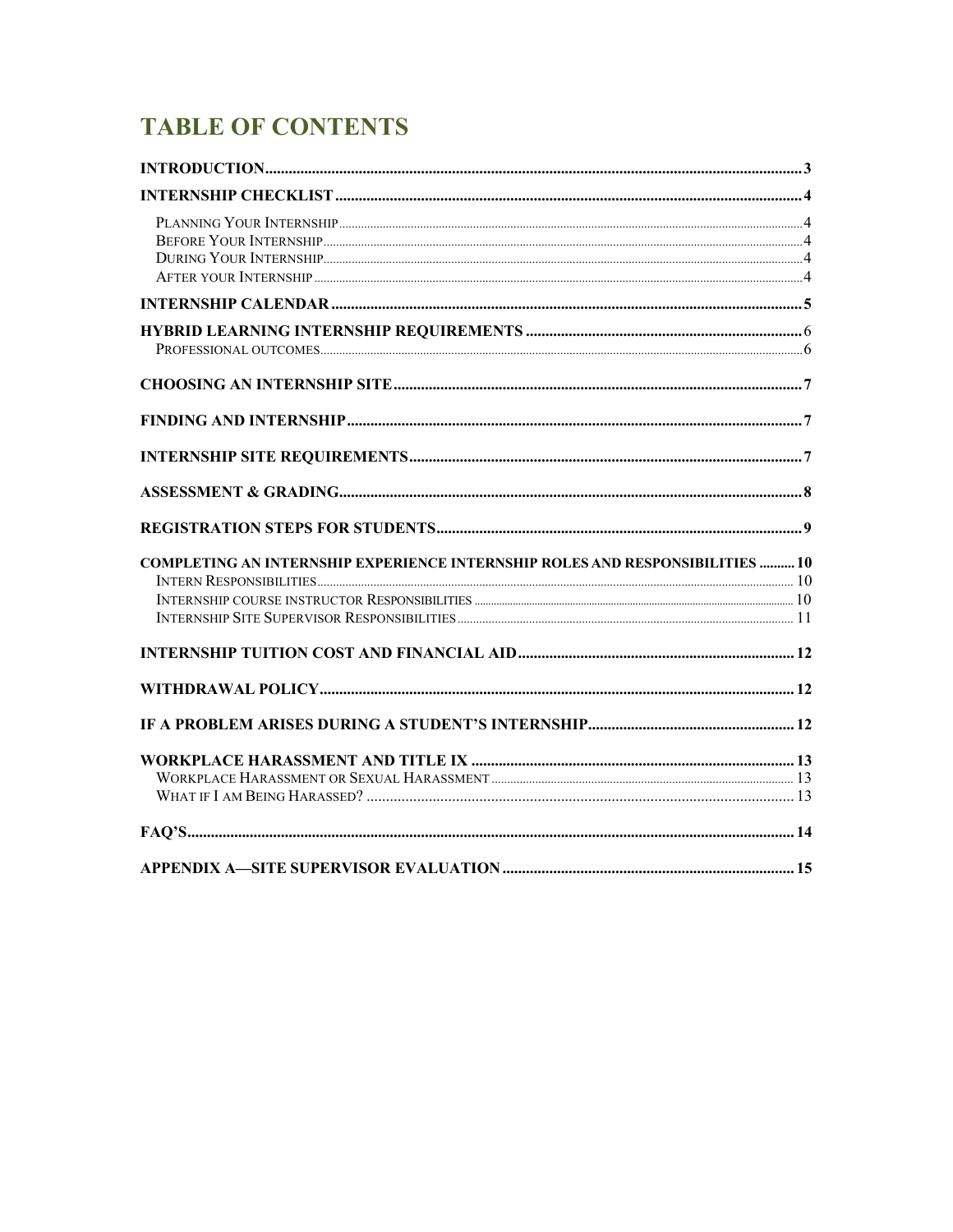## **Introduction**

This Internship Handbook is designed to help answer questions about the Unity College Hybrid Learning Internship Program and assist you in maximizing your internship experience. In order to ensure that you have a successful internship experience, it is important that you understand the internship requirements and your roles and responsibilities, as well as those of your faculty and staff support, and site supervisor.

Internships provide an opportunity for students to explore, clarify, affirm, and reflect on career choices while gaining essential job skills. These experiences are short-term in duration, allowing students to identify their strengths, areas for growth, and areas of interest. Internships are required for all degrees. The distinguishing components of an internship are: the exercising of four key professional outcomes, structured reflection, and a focus on career development. Many students have reported that their internship was one of the best parts of their Unity College learningexperience.

The Unity College Hybrid Learning Internship Program is designed to develop skills, confidence, and professional contacts which cannot be achieved in a classroom setting. The program allows for personal growth from work experience. The program also strives to integrate classroom theory with professional learning experiences.

Ideally, your internship will help you discover your skills, passions, and future career aspirations. What you will get out of your internship depends on what you put into it. Are you there just because you need an internship? Or are you there to learn from professionals and gain valuable skills for the future? Do you show up early, ready to work? Or do you call out of work, go on vacations, and do just enough to get your hour requirement?

Your supervisors and coworkers can be valuable references in the future. Many site supervisors have offered jobs to students after their internship experience. That is a testament to the foundation that Unity College provides and the hard work, dedication, and passion that our students bring to these organizations. We hope you will have a successful internship experience and are here to help in any way that we can.

If you have any questions or concerns, please contact your Hybrid Learning Coach or the Internship Course Instructor by email at internships@unity.edu or your Hybrid Learning Coach by phone at 207.509.7124.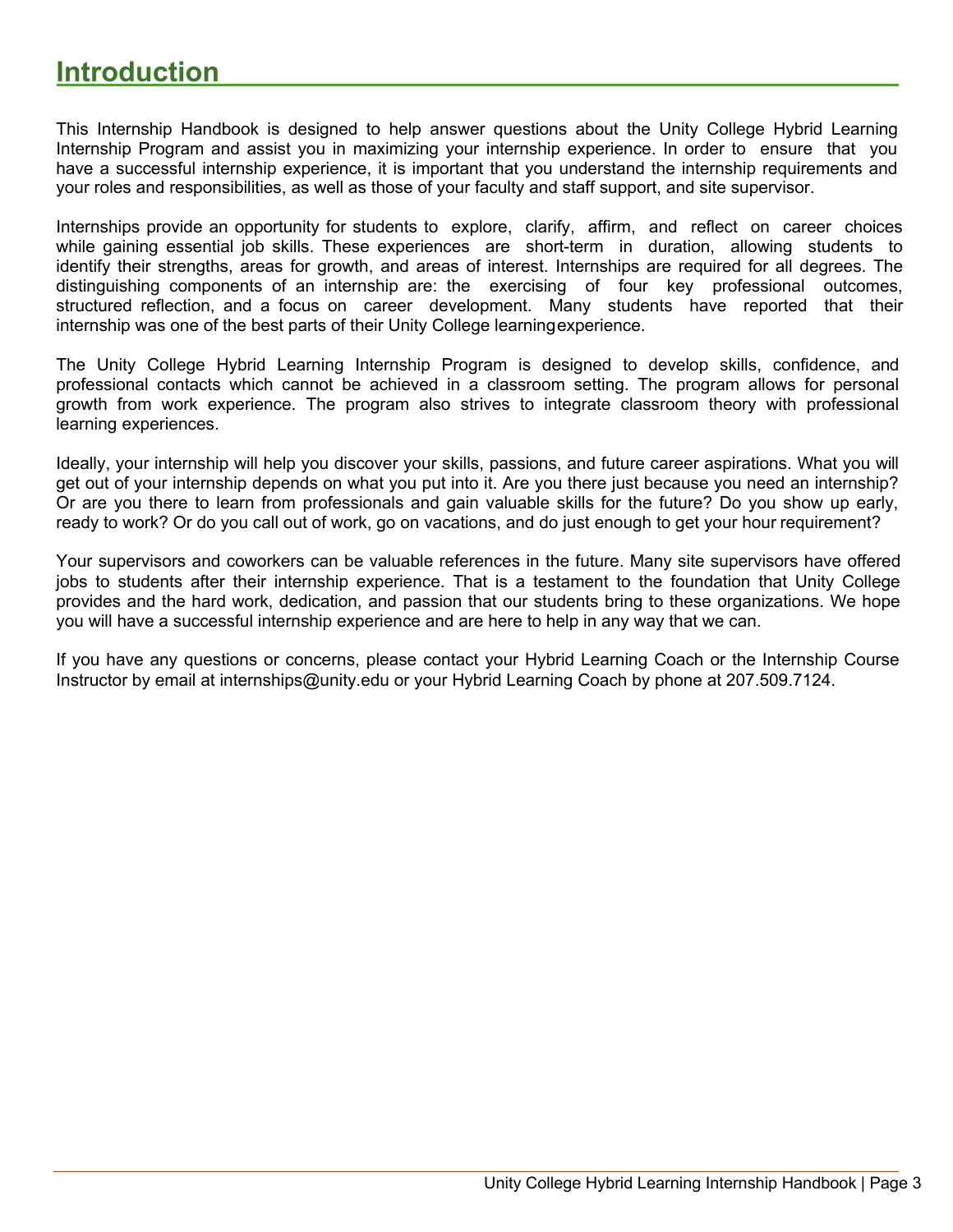# **Internship Checklist**

### **Planning Your Internship**

- v **Consider the time of year.** Hybrid Learning allows for more flexibility to do an internship in the spring, summer, fall, or winter. Summer is traditionally a highly competitive time for internships, so choosing a different time of year might result in more available opportunities.
- v **Start early!** If you are looking to do a summer internship, for example, some organizations begin their hiring process in the fall. Don't wait until the end of the spring semester to secure a summer internship.
- v **Research positions and organizations.** You can meet with your Learning Coach for a list of potential organizations. Ask faculty members for internship ideas. Much like searching for a job, you want to leverage your network when searching for an internship. Another great resource is Handshake: Unity.joinhandshake.com
- $\overline{\omega}$  **Apply for several positions.** Although you may have found your dream position, don't rule out other options.
- $\varpi$  **Prepare for your interview.** Make sure you research the organization, review your skills and experiences, think of some questions to ask, and dress the part! Your Hybrid Learning Coach and Internship Course Instructor are here to assist if you have any questions.

#### **Before Your Internship Begins**

- $\varpi$  Watch the pre-recorded Internship Info Session. The info session well give you an overview of the internship process from start to finish.
- v **Obtain a copy of your position description.** Make sure you take the time to read through it and ask your site supervisor if you have any questions.
- v **Complete the internship agreement form.** Instructions on how to complete the form can be found in this handbook. Review agreement form with your Hybrid Learning Coach and have the Coach sign the completed form.
- v **Submit final required paperwork to the Hybrid Learning Coach.** *Documents we require include the Internship Agreement form, Supervisor Confirmation form, Liability Waiver, Certificate of Insurance from the internship site, and a resume and job description.* The Coach will refer all the finalized documents to the Internship Course Instructor, who may still ask for revisions. Once it has been approved by the Internship Course Instructor your Hybrid Learning Coach will assist you in registering for the course. **You can not begin your internship until it has been approved by the Internship Course Instructor.**

#### **During Your Internship**

- $\overline{\omega}$  **Arrive early.** If you will be commuting to work, try to practice your driving route so you know how much time it will take to get there. That first impression is key!
- $\overline{\omega}$  **Dress for success.** Clarify with your site supervisor what the dress code is and ensure you have the proper attire for the job.
- v **Ask questions.** Your internship is a learning opportunity don't be afraid to ask questions if you are unsure of how to do something!
- v **Don't forget about your weekly assignments**. You will have weekly assignments in the Canvas internship module. Each module will contain weekly assignments and discussions to support the internship experience and directly contribute to your internship course grade.
- v **Establish good relationships with your coworkers.** Be friendly, polite, helpful, and sensitive. It's good to talk with your coworkers and get to know them but beware of gossiping and complaining. Be careful about bringing personal business to work, and be sure that what you do discuss is fit for public consumption.
- v **Stay engaged.** Do not get distracted by your phone or other electronics. Take notes and be present.

#### **After Your Internship Ends**

v **Thank your supervisor for the experience.** Whether or not this will be your future career path, hopefully you will have a good reference in the future. Be sure to write them a thank you note or email.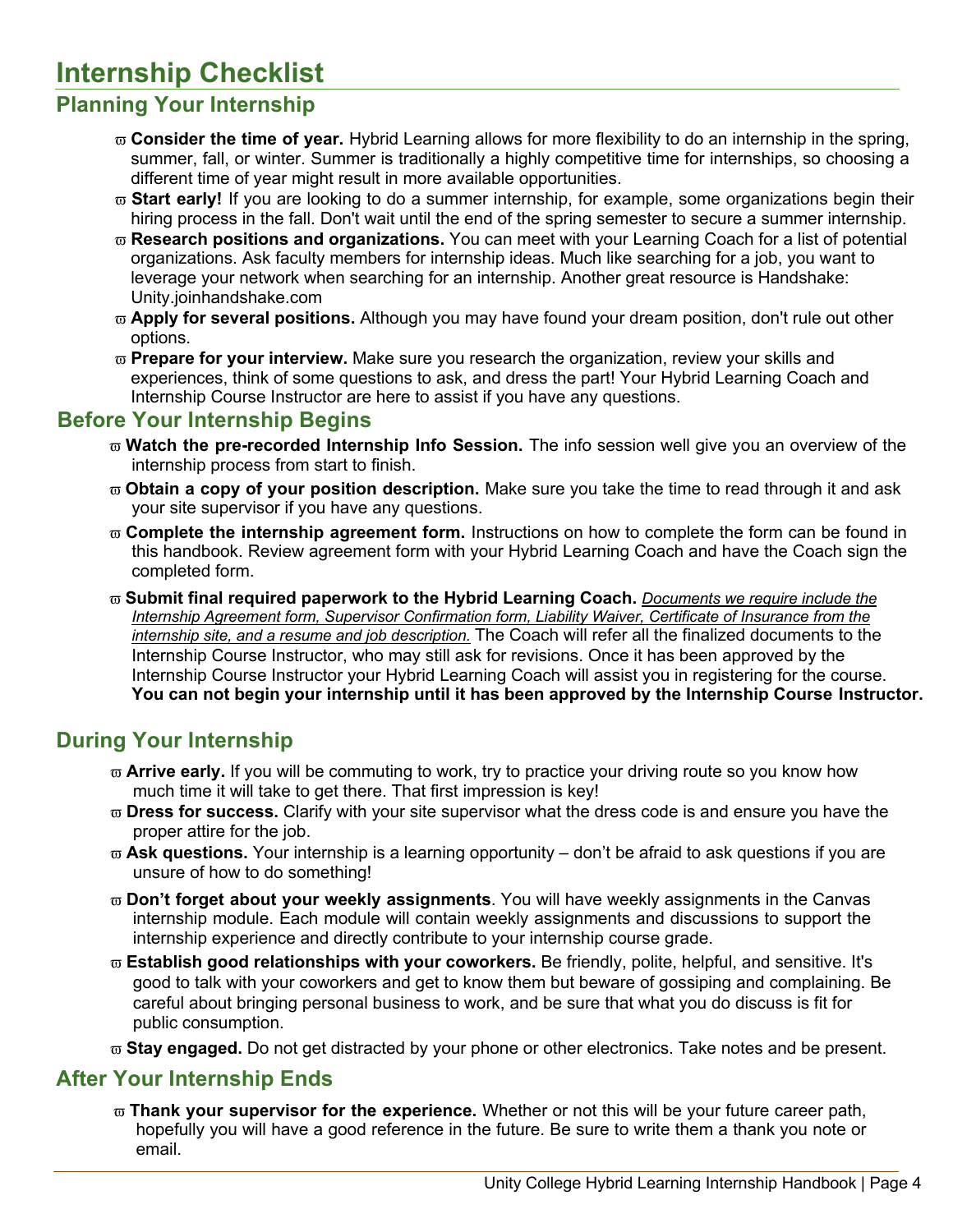# **Internship Calendar**

Although you may not need as much time as this calendar suggests, use this time line to help create a successful internship experience. This list is not all-inclusive but should be used as a guide to ensure you secure an internship on-time and meet required deadlines. Blank spaces are provided to help you create your own time line for your internship. All requirements, however, must be complete, at least 2 weeks prior to the start of the internship.

#### **9 Months Before Your Internship**

Date: Review your Degree Program requirements with your Learning Coach. Date: Create/revise your resume. You can schedule a meeting with Career Services to review your resume and cover letter, as well as practice mock interviews. Date: Start researching and applying for internship opportunities.

#### **6 Months Before Your Internship**

| Date: | Continue applying for internship opportunities.                            |
|-------|----------------------------------------------------------------------------|
| Date: | Watch the Career Services internship information session to determine what |
|       | is required to complete a credit-bearing internship.                       |
| Date: | Ensure any required travel documentation is complete (i.e. obtain or renew |
|       | a passport and/or visa).                                                   |

#### **3 Months Before Your Internship**

Date: \_\_\_\_\_\_\_\_\_\_\_\_\_\_\_ If you have not secured an internship, schedule a meeting with your Hybrid Date: \_\_\_\_\_\_\_\_\_\_\_\_\_\_ Meet with your Learning Coach to determine how the internship fits with your Learning Coach and/or faculty members to review your resume, practice interviewing, and/or brainstorm additional opportunities. course load and secure their signature on your internship agreement form.

#### **1 Month Before Your Internship**

Date: 2000 Date: \_\_\_\_\_\_\_\_\_\_\_\_\_ Submit all internship paperwork to the Hybrid Learning Coach for review (if you have not done so already). Finalize any travel, housing, and medical needs (i.e. vaccinations) for your internship. **Refer to the CDC website for up-to-date travel information.** 

**https://www.cdc.gov/coronavirus/2019-ncov/travelers/travel-during-covid19.html**

#### **2 Weeks Before Your Internship**

Date: \_\_\_\_\_\_\_\_\_\_\_\_\_\_ Make sure all required paperwork has been revised, approved and submitted. Make sure all required signatures have been obtained. Check in with your internship site supervisor. Review your schedule, dress code, and meeting location.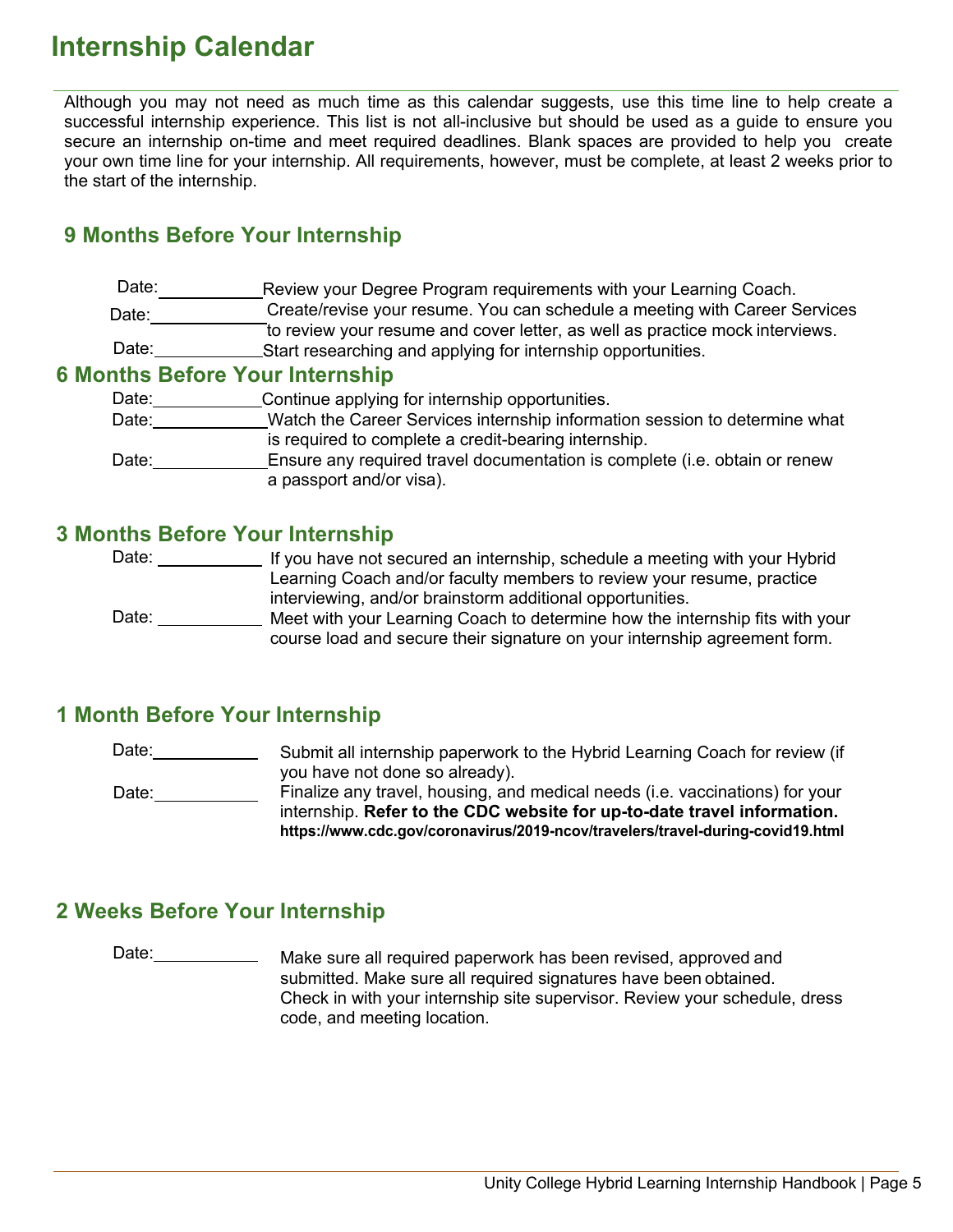# **Hybrid Learning Internship Requirements**

All degree programs require an internship experience. We encourage you to complete at least one internship experience during your time at Unity College. Internships help to develop professional skills.

- **Academic prerequisite:** A minimum of twelve (12) credits of coursework earned at or above the 2000 level is required before you are eligible to enroll in a credit-bearing internship to meet your degree requirement. Previous work experience or equivalent training may be substituted for coursework with the written approval of the Assistant Director of Career Services and Internships.
- **Grade Requirements:**
	- $\circ$  100 hours of work site experience (minimum). We offer 1, 2, and 3 credit internship courses. This allows the students to spread out the internship over multiple terms if they are not able to complete the required work site hours during a single 5-week term.
	- $\circ$  1 credit requires a minimum of 33 work site hours. Students can earn a maximum of 3 internship credits.
		- Ø **Internship work site hours must be accrued between one week prior to the start of the term for which the student is registered for the internship, and the last day of that term in order to count towards the 100hr. minimum requirement.** Students are encouraged to work in an internship or job with an organization before or after this time frame to gain additional experience, however hours outside of the designated time frame will not count towards the graded internship experience.
	- o Canvas Module Coursework (expected total of 35 hours of work).
		- $\triangleright$  Each module will contain required assignments encouraging you to reflect and engage in your internship experience.
	- o Site Supervisor Evaluation Form
		- $\triangleright$  Site supervisors will receive a Site Supervisor Evaluation Form at the end of the internship experience. Evaluation forms are sent directly to supervisors from the Internship Course Instructor. Once the evaluation has been completed, the Internship Course Instructor will incorporate that evaluation into the final course grade and forward a copy to thestudent.
		- $\triangleright$  Optional: Written Response to the Site Supervisor
			- At the course instructor or intern's discretion, a written response to the work site supervisor's evaluation may be submitted for review. A typical response would address the following questions: Do you feel the work site supervisor's evaluation was fair and accurate? Why or why not?

#### **Professional Outcomes**

An internship experience is one that gives students the opportunity to learn how to conduct themselves in a professional setting working along side professionals in their field. It is important that students recognize and reflect on this as part of their experience. All interns agree to meet the following professional outcomes as part of their internship experience.

- 1. **Communicate effectively:** Communication is a critical piece of any professional relationship. As part of your internship experience, you will exercise clear and consistent communication with your supervisor, other interns, colleagues, and Unity College faculty and staff.
- 2. **Be responsive and flexible:** You may find during the course of your internship that you are asked to do things that were not listed on the job description when you accepted the position. It is important to stay responsive and flexible to the needs of the internship site, and jump-in ready to help however you can. This is a good lesson is how things work in the professional world, as people are often asked to take on new or additional responsibilities. By taking on these tasks eagerly, you will stand-out to your supervisor and make a lasting impression. This could lead to a strong letter of recommendation, or even a job offer.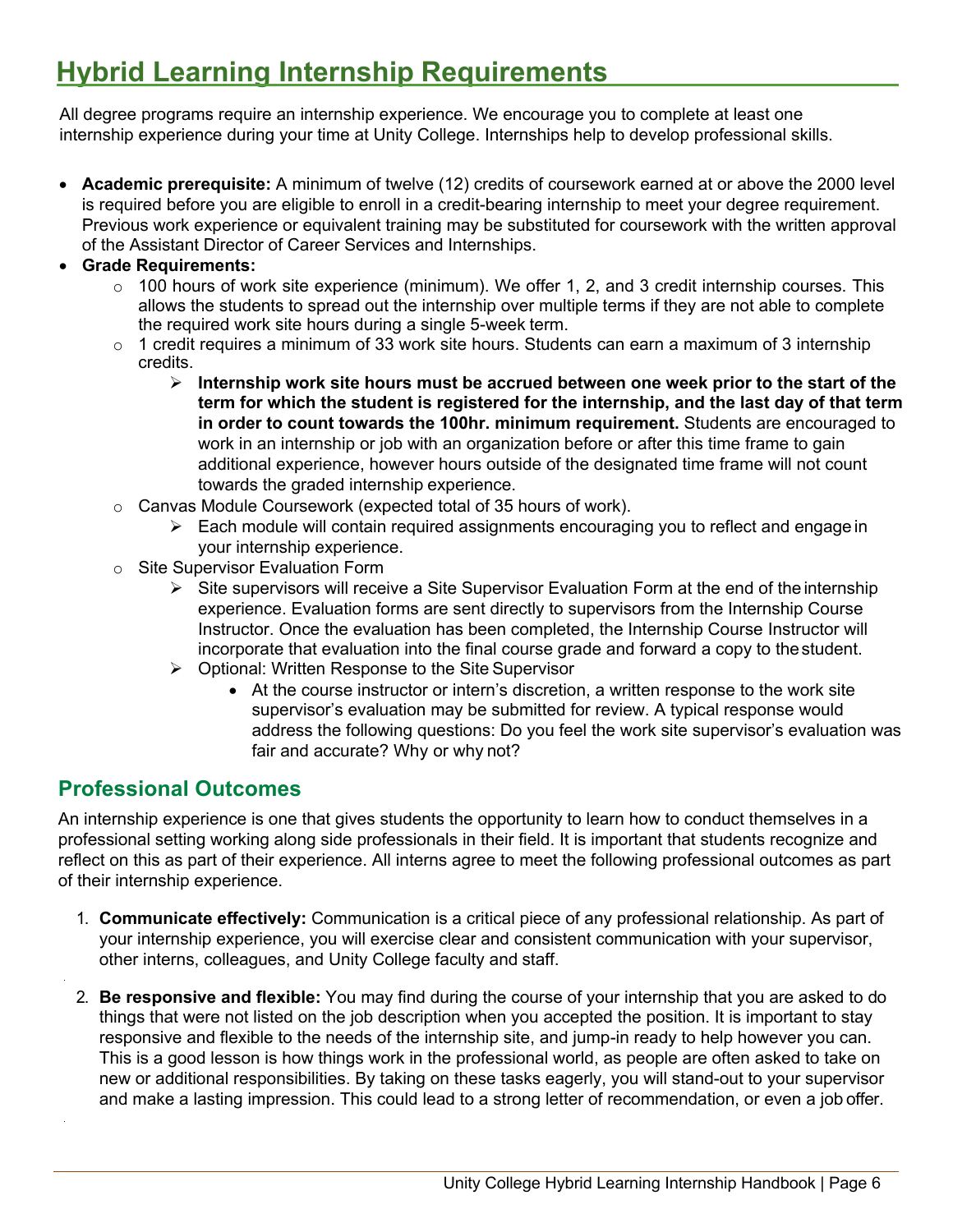3. **Make professional connections:** As you work alongside professionals, colleagues, and other interns please remember that these are the people you'll likely come into contact with as you continue building your career after graduation. Building these strong connections gives you people to reach out to for professional guidance and support. Be sure to connect with these people via LinkedIn or by email and phone before the end of your internship, and keep in touch with them.

4. **Be on-time, energetic, and engaged:** It is important that you put your best foot forward every day. It can be difficult to adjust to a new schedule for your internship, however it is imperative that you are ontime (or early) to your internship every day. It is equally important that you keep an energetic, positive attitude and stay engaged in your tasks. By showing up on time with a good attitude, you are much more likely to have a good day, and the people you work with are likely to enjoy your company which makes you look good professionally. Most importantly, do not allow yourself to be distracted with cellphones or other electronics during your work day. Remember to take notes during meetings and review them daily, which helps ensure you're learning effectively.

#### **Choosing an Internship Site**

When searching for a suitable internship experience, there are many options available to you. Internships may be part-time or full-time, paid or unpaid positions, taking place in a variety of locations. The position should be a new experience and relevant to your chosen career path. If you are interested in using a current position for your internship experience, please contact Career Services to see if this is an option. Please keep in mind there are some internship sites that are not suitable for Unity College students. If you have any concerns or are unsure about an internship site, please contact Career Services.

#### **Finding an Internship**

Much like searching for a job, finding an internship requires you to leverage your network. Securing your internship is an important part of the professional development process.

A great place to start searching for internships is through Handshake: unity.joinhandshake.com. Internship, job, and volunteer opportunities are posted regularly. If you need assistance finding an internship experience, we encourage you to meet with your learning coach and talk to professors and students.

#### **Internship Site Requirements**

 $\varpi$  Interns should not complete an internship at an organization they are currently working for or have previously worked for. Exceptions may be allowed if the intern will be taking on additional responsibilities, working within a different department, or if other reasonable rationale exists. **This must be approved in writing by the Internship Course Instructor prior to submitting your Internship Agreement form.**

- $\varpi$  Retroactive credit cannot be applied from prior work experiences.
- $\varpi$  Interns will have an assigned supervisor on site.
- $\varpi$  Internship site supervisors should not be an immediate relative or domestic partner of the intern.
- $\varpi$  Internships in a site supervisor's private residence are not permitted.
- $\varpi$  Residing in a site supervisor's private residence is not permitted.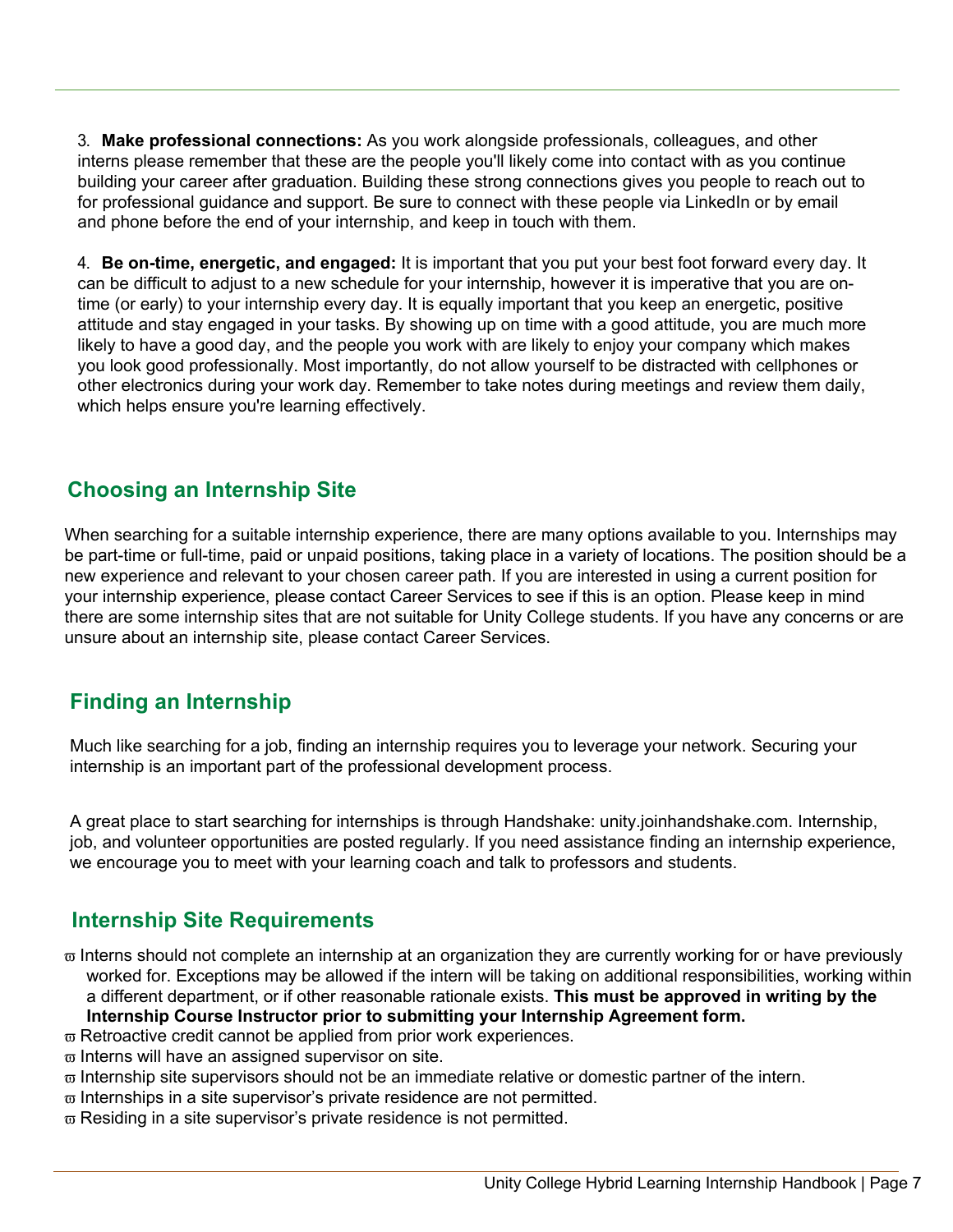# **Assessment & Grading**

**You will receive a course grade of "satisfactory" or "unsatisfactory":**

**Assessments: Note that the Discussion Board Participation Requirements maybe substituted with Independent Research and Analysis Assignments at the discretion of the Internship Course Instructor.**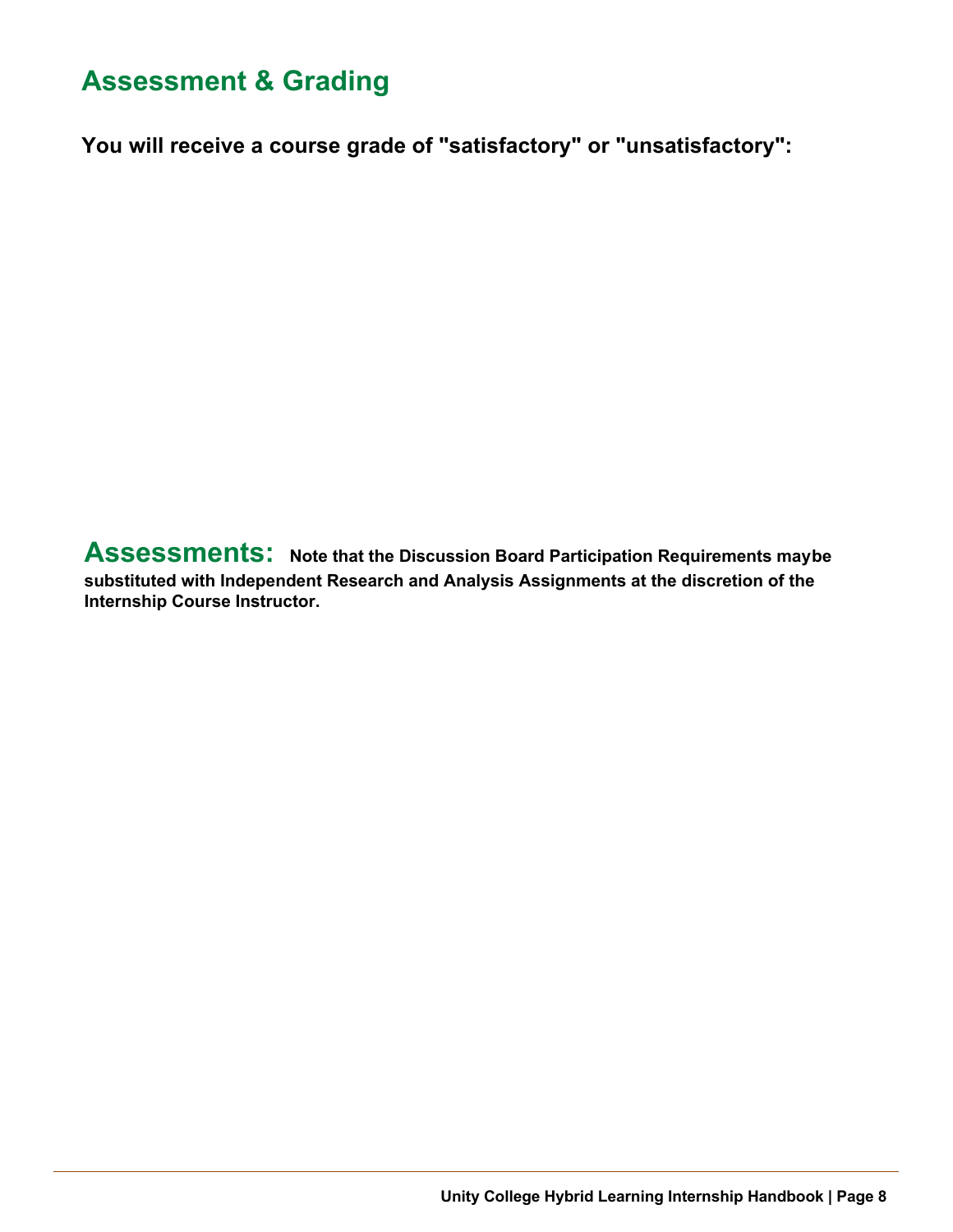#### **Registration Steps for Students**

- 1. Watch the pre-recorded Internship Program Information Session within one year prior to your proposed internship.
- 2. Meet with your HL Coach to determine how the internship fits into your schedule and when. YourHL Coach will register you for the internship course after approval by the Internship Course Instructor.
- 3. You can now begin looking for an internship position. You can use Handshake, talk with facultyand other students, reach out to Career Services for resources, or other means of finding opportunities.
- 4. You apply for, are offered, and accept an internship opportunity.
- 5. You complete the Internship Agreement Form with your HL coach, who signs off on it.
- 6. **At least 2 weeks prior to the date you plan to start your internship**, submit electronic versions of the following to: internships@unity.edu
	- a. Completed, internship agreement form
	- b. Supervisor confirmation form
	- c. Resume
	- d. Job/position description
- 7. Materials will be reviewed by the Internship Course Instructor who may request edits. Once edits are finalized, Instructor will send an email to HL Coach, who will register the student, confirmingapproval. **Please note:** You cannot start your internship until it has been approved by the Internship Course Instructor and you have received written confirmation.

#### **Completing An Internship Experience**

The on-site portion of your internship is complete when you reach the "Internship End Date" on the Internship Agreement Form, which was agreed upon by you and your work site supervisor. Many students complete more than the required hours by the end of their internship. At the end of your internship. Your course instructor is responsible for assigning your final grade for the internship, which will include work completed in the Canvas Internship Module.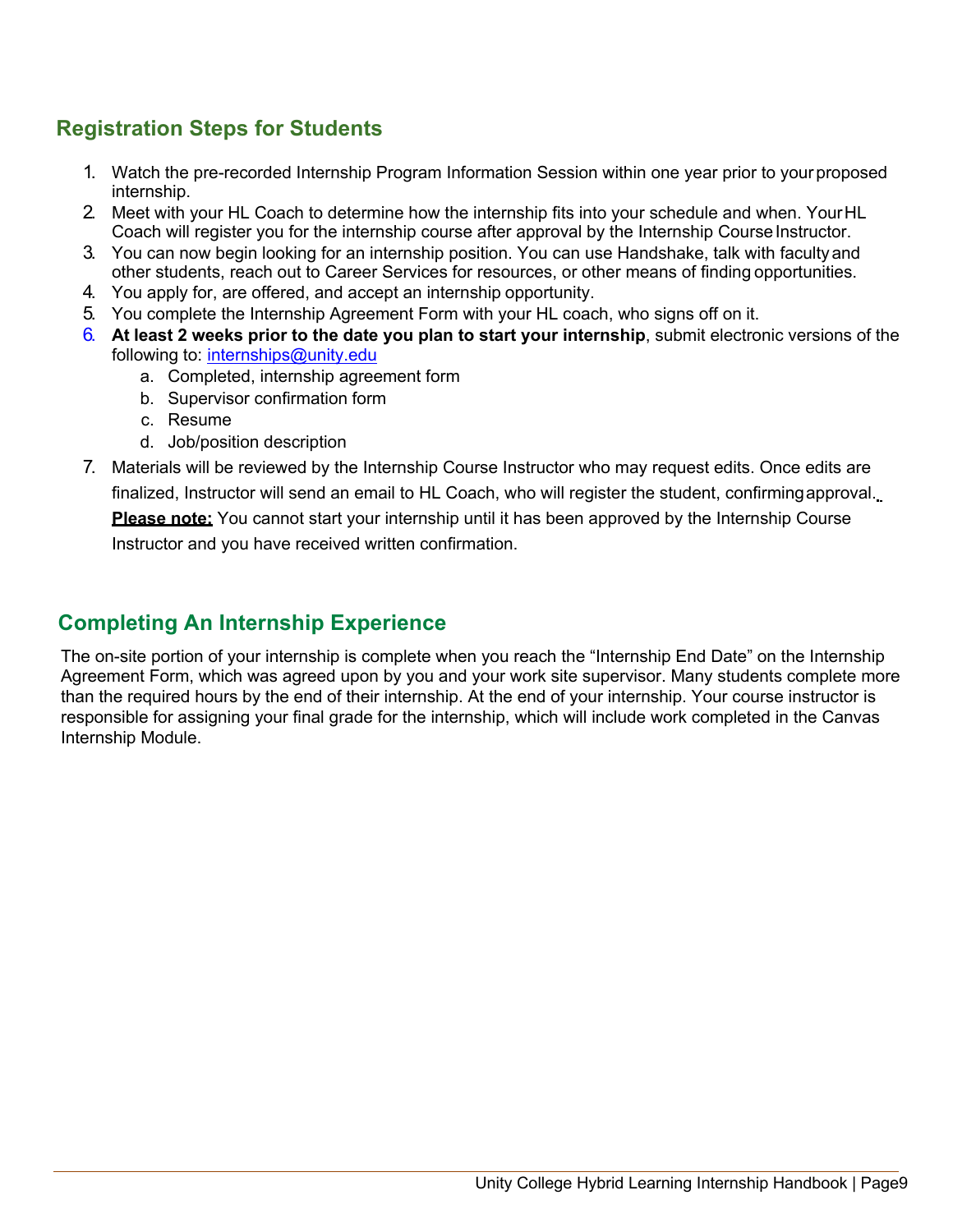#### **Intern Responsibilities**

- Students are responsible for the following: selecting and securing an internship site; securing housing for the duration of the internship; all associated internship expenses.
- § Students have the responsibility of finding, applying for, and securing internships; and articulating how the internship experience aligns with their long term career goals.
- Interns are responsible for watching the pre-recorded Career Services internship information session and completing the necessary paperwork under the guidance of the learning coach.
- It is the intern's responsibility to review and understand the intern position duties and housing accommodations offered by the internship site.
- Interns are responsible for financing travel to and from the internship site and any planned or unplanned expenses incurred during the internship (e.g. housing, food, travel, etc.).
- Interns are expected to follow all internship site and college conduct policies (see student handbook).
- During the internship, interns will need to contact the Internship Course Instructor if they have any problems, concerns, or emergencies.
- Students are required to stay until the end of their internship, which is the Internship End Date agreed upon on the Internship Agreement form. Students often complete more than the minimum number of required hours.
- All completed coursework must be completed before the Final Due Date listed on the Internship Agreement Form. Internship grades will be determined by the course instructor.

#### **Internship Course Instructor Responbsibilities**

- $\varpi$  The Internship Course Instructor will serve as a liaison between the intern, site supervisor, learning coach and the Registrar's Office during the internship experience.
- $\varpi$  The Internship Course Instructor is responsible for all formal written correspondence with site supervisors and assists with any related problems or issues.
- $\varpi$  The Internship Course Instructor will obtain internship evaluations from site supervisors and incorporate that evaluation into the overall course grade.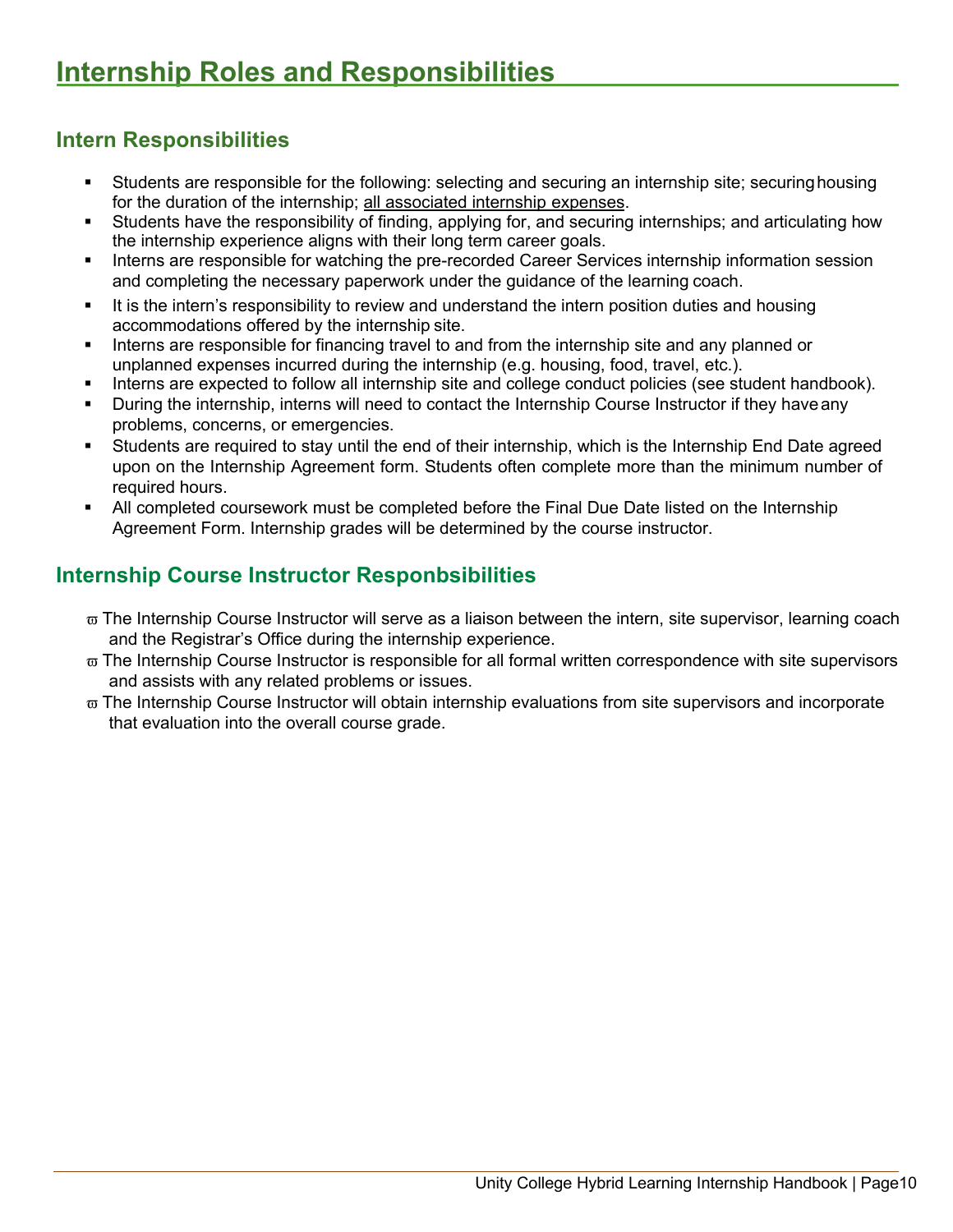### **Internship Site Supervisor Responsibilities**

- Site supervisors must provide a written job description to the intern outlining the primary duties and expectations.
- Site supervisors should understand and support the intern's professional outcomes outlined in their internship agreement form.
- § A formal training should be provided by the site supervisor in order to inform, train, prepare, and orient the intern to the site's expectations and culture.
- Site supervisors should meet regularly with interns to monitor progress, provide feedback, and review the learning objectives.
- Site supervisors are expected to provide adequate supervision of the intern and assign duties that are appropriate, career-related, and progressively challenging.
- The internship site should make equipment, supplies, and space available as necessary for the intern to perform their duties.
- **■** Internship site and site supervisors must provide a physically and emotionally safe working environment free of all forms of harassment as per federal and state regulations.
- If the intern is not meeting the site expectations, the site supervisor must notify the Assistant Director of Career Services and Internships to discuss appropriate solutions.
- Site supervisors will be sent an evaluation form towards the end of the internship by the Internship Course Instructor. This must be completed and returned promptly to the Internship Course Instructor (dates will be provided) as it will provide professional guidance to the intern and factor into the intern's final grade.
- § Internship site must assume liability for work-related injuries sustained by the intern, including workers' compensation insofar as the agency may determine the same to be required by law in that state. Agency shall have its comprehensive general liability insurance company name the College as an additional named insured on a primary and non-contributory basis. Prior to commencement of the internship, Agency shall provide to College a current certificate of insurance. No insurance policies required by this Agreement shall be canceled or altered without thirty (30) days prior written notice to the College. Agency shall immediately notify College of any incidents or claims made arising out of the internship, and shall cooperate in any investigation of such incidents or claims undertaken by College.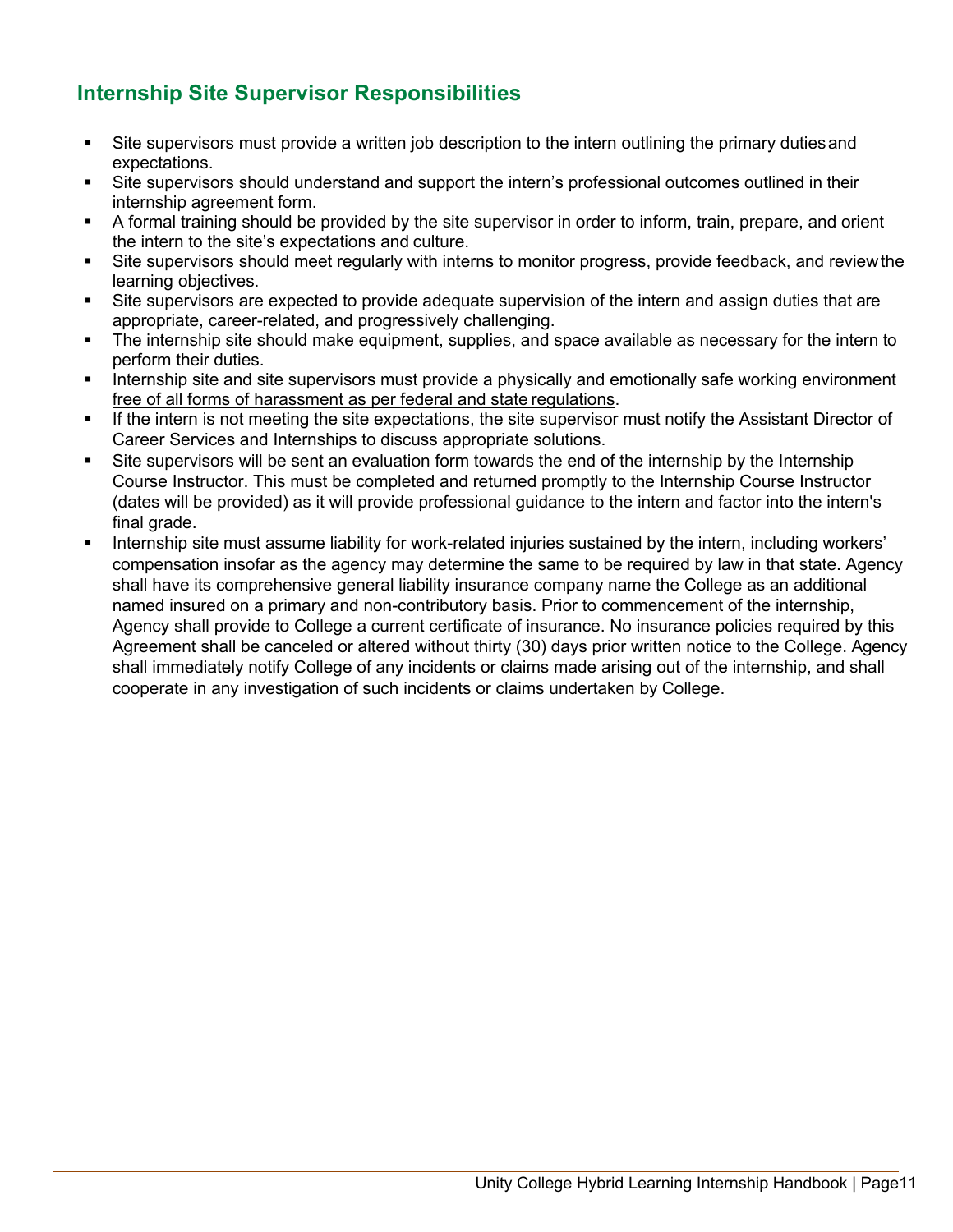# **Internship Tuition Cost and Financial Aid**

The current college catalog governs the fees charged for internships. Fees are based on the number of credits indicated on the Internship Agreement Form. For questions regarding internship fees and financial aid, interns should schedule a meeting with Student Financial Services.

# **Withdrawal Policy**

Credit-bearing internships follow the same policies as other Unity College courses. The course withdrawal procedure is the same as other courses for which a student is registered. "First day" is defined by the "Internship Start Date" on your internship agreement form. See the refund and grading policies in the current college catalog for details.

# **If A Problem Arises During A Student's Internship**

Each intern will be faced with challenges at various stages of an internship. All interns are advised to notify the Internship Course Instructor immediately of any problems. Many students find there is usually an adjustment period at the beginning of an internship as they transition into their new role, environment, and co-workers. It is very important to communicate with your supervisor about your experience and need for support.

While some problems can be resolved, occasionally some cannot. Withdrawing from an internship should only be considered if an intern has explored all other options and possible solutions or if the intern feels they are in an unsafe situation. Please contact Internship Course Instructor as soon as possible to discuss any problems.

Each situation will be addressed on a case-by-case basis. In some cases, interns may change sites, site supervisors, or request an incomplete grade. Your Coach and your Instructor will work with the site supervisor and appropriate college personnel to best address the issue.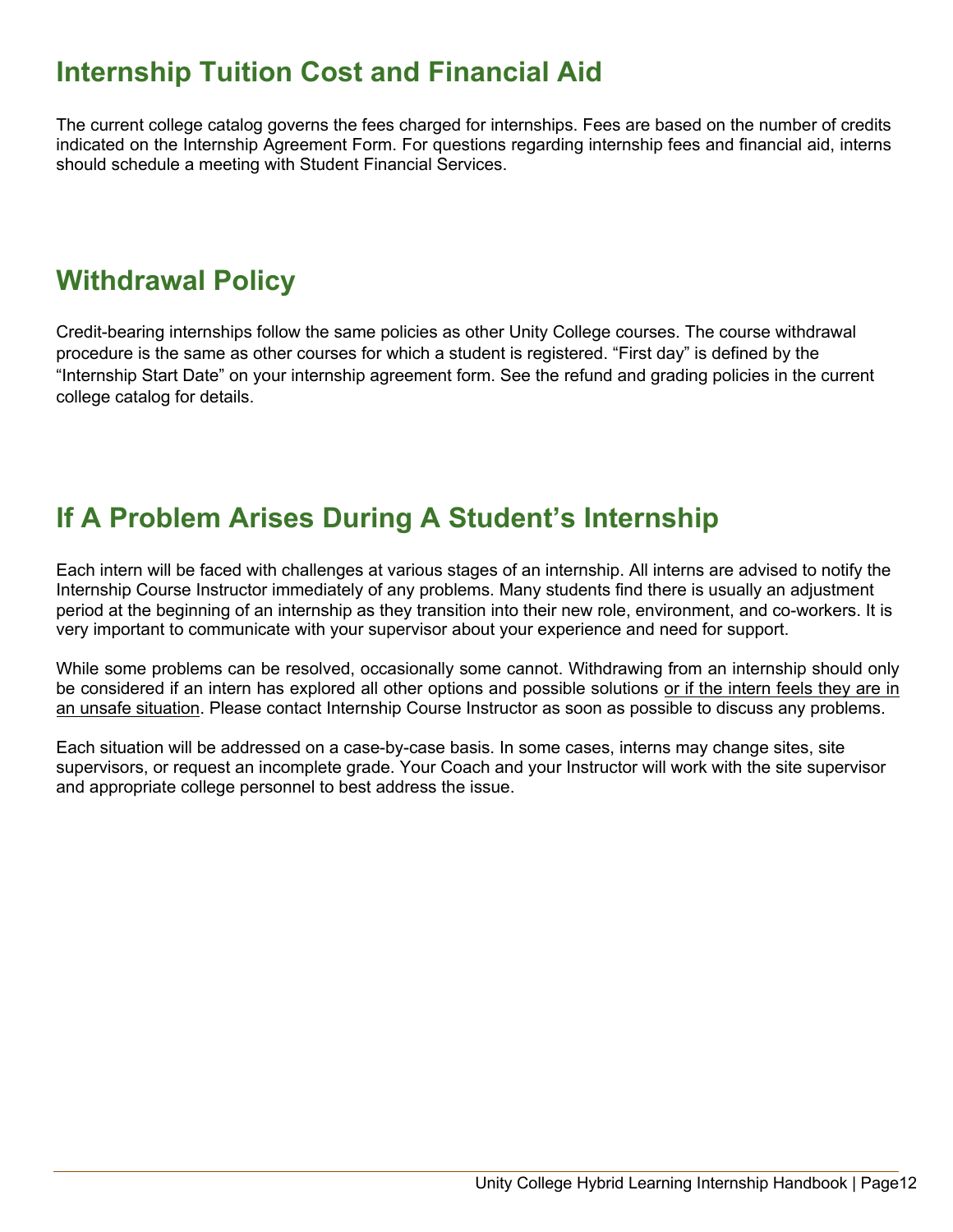# **Workplace Harassment and Title IX**

Unity College is committed to fostering a safe living and learning environment for all students. Although the majority of internships occur off-campus, Title IX laws still apply when you are completing a credit-bearing internship. We want you to be prepared to identify harassment and know what to do if you are being harassed.

#### **Workplace Harassment**

The Equal Employment Opportunity Commission (EEOC) is the government agency responsible for enforcing Federal discrimination laws. The EEOC defines workplace harassment as unwelcome conduct that is based on race, color, religion, sex (including pregnancy), national origin, age, disability, or genetic information.

Harassment becomes unlawful when:

- P Enduring the offensive conduct becomes a condition of continued employment, or
- P The conduct is severe or pervasive enough to create a work environment that a reasonable person would consider intimidating, hostile, or abusive.
- P Offensive conduct may include, but is not limited to: offensive jokes, slurs, epithets or name calling, physical assaults or threats, intimidation, ridicule or mockery, insults or put-downs, offensive objects or pictures, and interference with work performance.

#### **Sexual Harassment**

The EEOC guidelines describe sexual harassment as unwelcome sexual advances, requests for sexual favors, and other verbal or physical conduct of a sexual nature constitute sexual harassment when:

- P Submission to such conduct is made either explicitly or implicitly a term or condition of an individual's employment,
- P Submission to or rejection of such conduct by an individual is used as the basis for employment decisions affecting such individuals, or
- P Such conduct has the purpose or effect of unreasonably interfering with an individual's work performance or creating an intimidating, hostile, or offensive working environment.

#### **What if I Am Being Harassed?**

- $\circ$  If you feel comfortable doing so, handle the situation directly. For example, talk to the offender about their conduct being unwelcome and inappropriate.
- $\circ$  If the conduct continues and/or if you feel uncomfortable addressing the person directly, speak with your site supervisor or the organization's Human Resources Department.
- o Inform the Internship course Instructor. They can assist with helping to determine the next steps.
- $\circ$  Students can also report any type of discrimination or harassment to the Title IX Coordinator 24/7:
- o Stephen Nason, Title IX Coordinator
	- snason@unity.edu, 207-509-7284

There are additional resources available to you with more information about our policies, confidential reporting, counseling services, etc:

- Unity College Student Handbook
- Unity College Website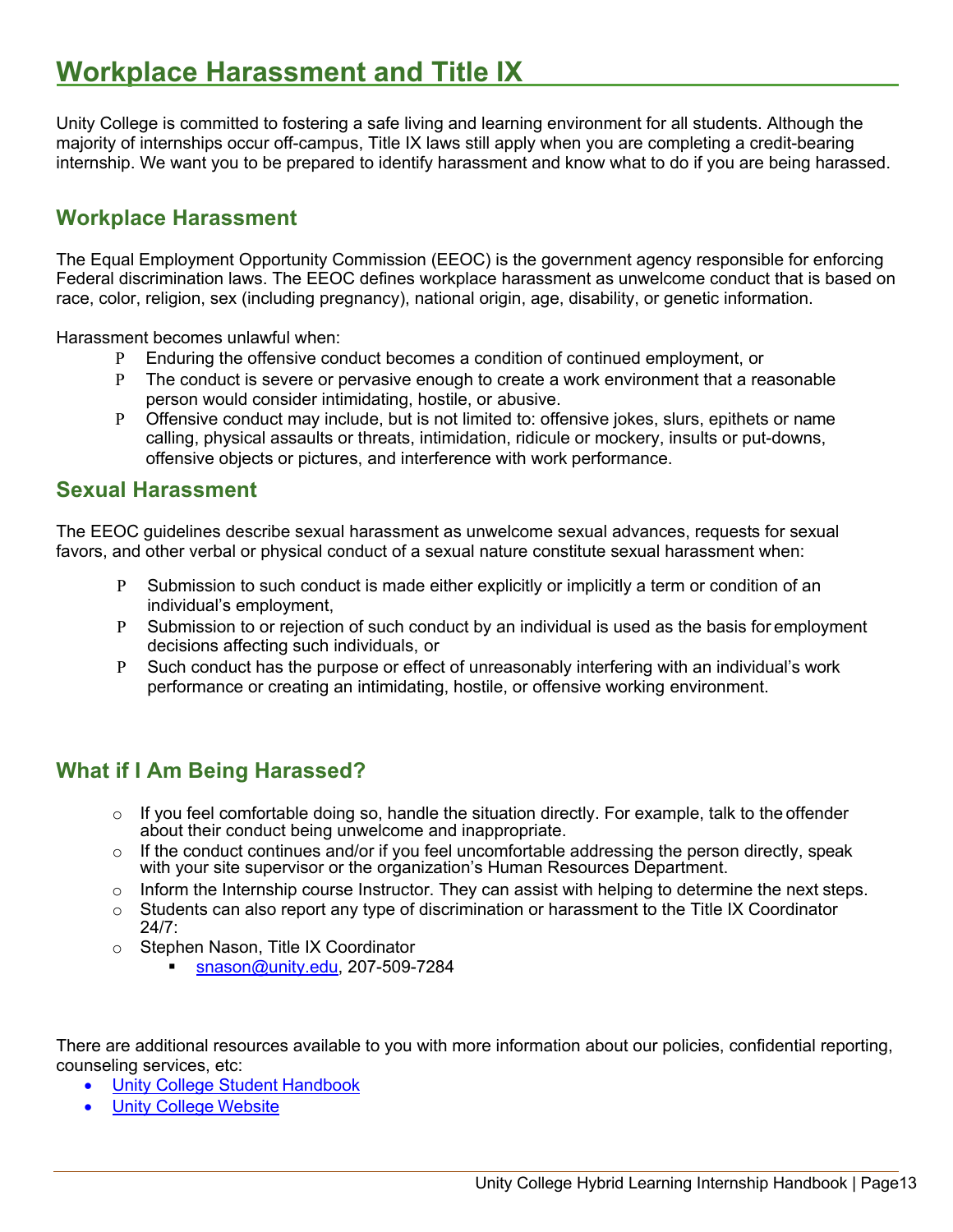#### **How do I write effective Long Term Career Goals?**

Think about how this internship experience is going to help you gain the skills needed to be successful in your long term career. If you're not sure exactly what you'd like to do, or if your long term career goal is not necessarily in line with your degree, that's OK! Your internship experience is meant to help you gain professional skills that will help you in a variety of professional settings.

#### **I am having trouble getting the required hours. Help!**

If you are having issues with completing enough hours, don't wait until the last few days of your internship to inform us. There may not be much we can do at that point. When your internship is halfway done, you should check to see that you have completed at least half of your required hours. Please communicate any issues with the Internship Course Instructor as soon as possible. We will work on addressing the issue with you and your site supervisor.

#### **I have completed the required amount of hours for my internship. Can I leave early?**

No. Students are expected to stay at their internship site until the "Internship End Date" listed on the agreement form. If there is an issue and you need to leave the internship site early, you must first speak with the Internship Course Instructor. They will work with you and your site supervisor to identify and address any issues, and to create a completion plan. You must have written approval from your Internship Course Instructor and the site supervisor to leave the internship earlier than the "Internship End Date" listed on the form. It is an important part of the internship experience that you meet your professional obligations to your internship site.

#### **How will my internship be evaluated and graded?**

The Internship Course Instructor will be responsible for evaluating and assigning a grade to an internship. Grades will be based on Site Supervisor Evaluations and course module completion.

#### **How do I get a copy of my Site Supervisor Evaluation Form?**

Interns will receive a copy of their evaluation once it has been returned.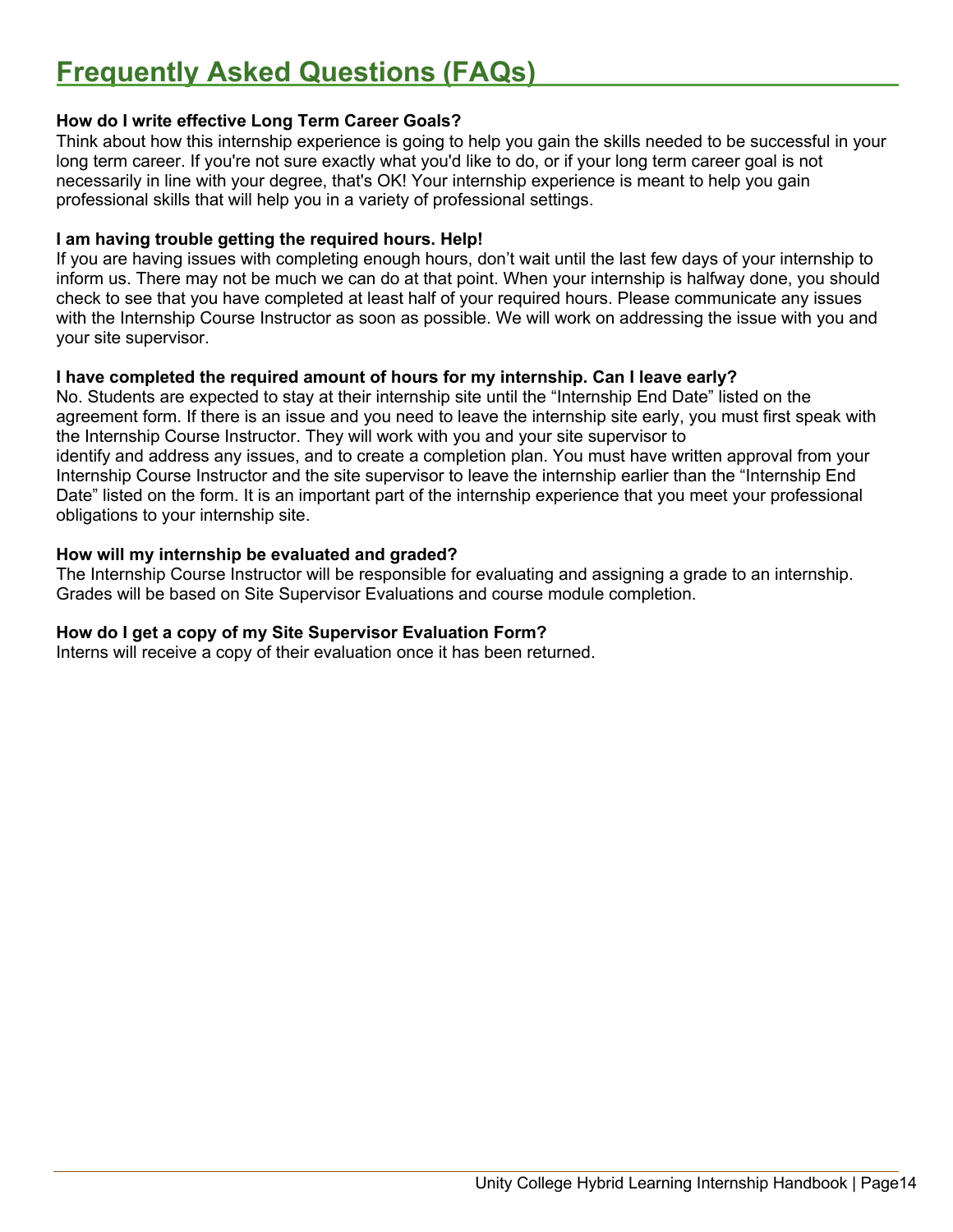# **APPENDIX A- Site Supervisor Evaluation**

#### **Site Supervisor Evaluation of Student Internship Performance**

| <b>Intern Information:</b> |                                            |  |
|----------------------------|--------------------------------------------|--|
| <b>Student Name:</b>       |                                            |  |
| <b>Organization Name:</b>  |                                            |  |
| <b>Student Major:</b>      |                                            |  |
| Name of Evaluator:_        | <u>_Job Title:________________________</u> |  |
| Date of Evaluation:        |                                            |  |

#### **Rating Scale:**

- **5 Exemplary/outstanding:** Consistently exceeded objectives. An extraordinary performer in all respects.<br>**4 Highly satisfactory:** Consistently meets, sometimes exceeds objectives. Is a superior performer.
- **4 Highly satisfactory:** Consistently meets, sometimes exceeds objectives. Is a superior performer.
- **3 Satisfactory:** Consistently meets objectives. Produces results expected from a quality employee.<br>**2 Needs improvement:** Sometimes meets objectives. Sometimes falls short. Improvement is required **2 Needs improvement:** Sometimes meets objectives. Sometimes falls short. Improvement is required.
- **1 Unsatisfactory:** Does not meet objectives. Considerable improvement is required.

**N/A Not applicable:** Does not apply to this position.

- 
- 
- 
- 
- 

- Completed tasks in a timely manner Good knowledge of job duties
- Worked successfully without supervision Ability to learn new tasks/concepts
- Demonstrated responsibility on the job New skills during the experience
- 
- Effort put into work Quality of work

### **Work Ethic Interpersonal Skills**

- Was dependable **Contributed** to overall effort as a team player
- Was punctual Maintained a positive attitude
- Was adaptable and flexible **Example 20** Demonstrated professional judgment
- Letter Dressed appropriately and the Community Communisties of Demonstrated effective written skills
- Demonstrated a good work ethic Demonstrated effective verbal skills

#### **Initiative Skills Demonstrated**

- 
- 
- 
- Displayed initiative **Academic preparation** for the position
	-

Did you provide training for the intern? yes ho Please elaborate:

-**OVER-**